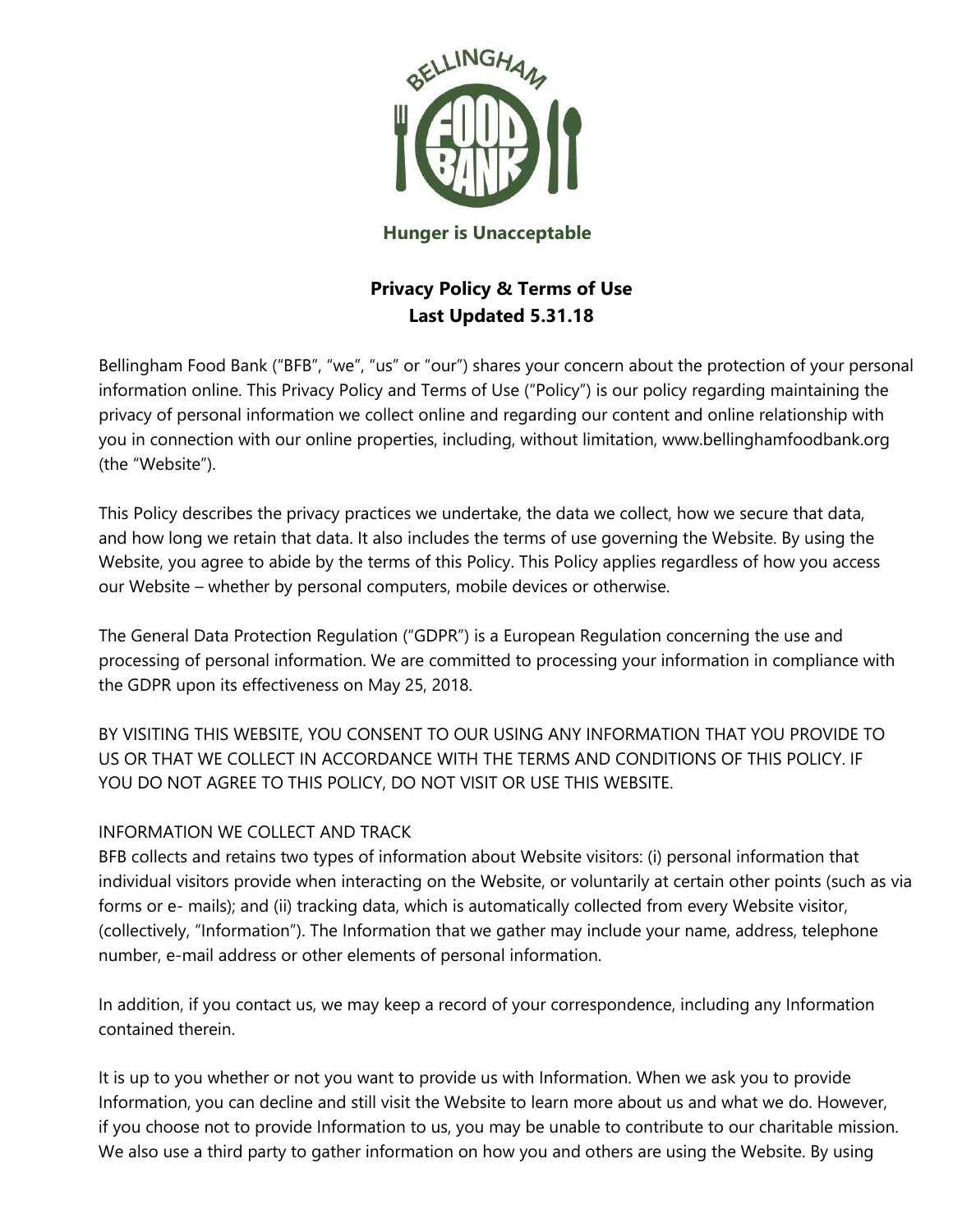this service we are able (for example) to see how many people visited a given page or clicked on a given link.

The tracking data we record includes, without limitation, Information regarding the number and frequency of users to the Website, the websites that users access before and after they visit the Website, the Internet software used by our users to access the Website, and our users' IP addresses and Internet service providers.

# YOUR RIGHTS AND PREFERENCES

We are committed to honoring your right to privacy. With this in mind, it is important that we inform you of certain rights available to you with respect to the Information that you provide to us.

• Right of Access – your right to be informed of and request access to your Information;

• Right to Rectification – your right to request that we amend or update your Information where it is inaccurate or incomplete;

• Right to Erasure – your right to request that we delete your Information;

• Right to Restrict – your right to request that we temporarily or permanently stop processing all or some of your Information;

• Right to Object – your right to object to your Information being processed for direct marketing purposes;

• Right to Data Portability – your right to request a copy of your Information in electronic format and the corresponding right to transmit that Information for use elsewhere; and

• Right not to be Subject to Automated Decision-Making - the right to not be subject to a decision based solely on automated decision making, including profiling, where the decision would have a legal effect on you or produce a similarly significant effect.

It is important that you understand these rights and know that you are free to exercise each of them with respect to your Information. If you wish to exercise any of these rights, please contact us as described below. In your request, please indicate (a) what Information is concerned, and (b) which of the above rights you would like to enforce.

# HOW WE USE YOUR INFORMATION

The Information that we collect and that you provide to us is used for our purposes and the purpose for which you provided it, including, without limitation, to support our charitable mission and/or to respond to your requests or correspondence. This provides BFB with a lawful basis to collect and retain your Information and to analyze it so that we can serve you in the best manner possible on our Website through enhanced features and functions and to provide you with useful information, including, without limitation, information from third parties.

We will not disclose any personally identifiable information to third parties, except (i) to parties who perform services for us, such as sending you mail or e-mail, web hosting, credit card processing and other similar services; (ii) when we believe that such disclosure is required by law; (iii) to enforce this Policy; (iv) to protect the rights, property, security or safety of BFB, Website users or the public; (v) to respond to an emergency; or (vi) as otherwise stated in this Policy.

We use certain tracking data for several purposes, including, without limitation, for load balancing metrics and to create reports on user demographics and Website traffic patterns. The reports that are generated from tracking data are used for a variety of purposes, including, for example, improving the Website and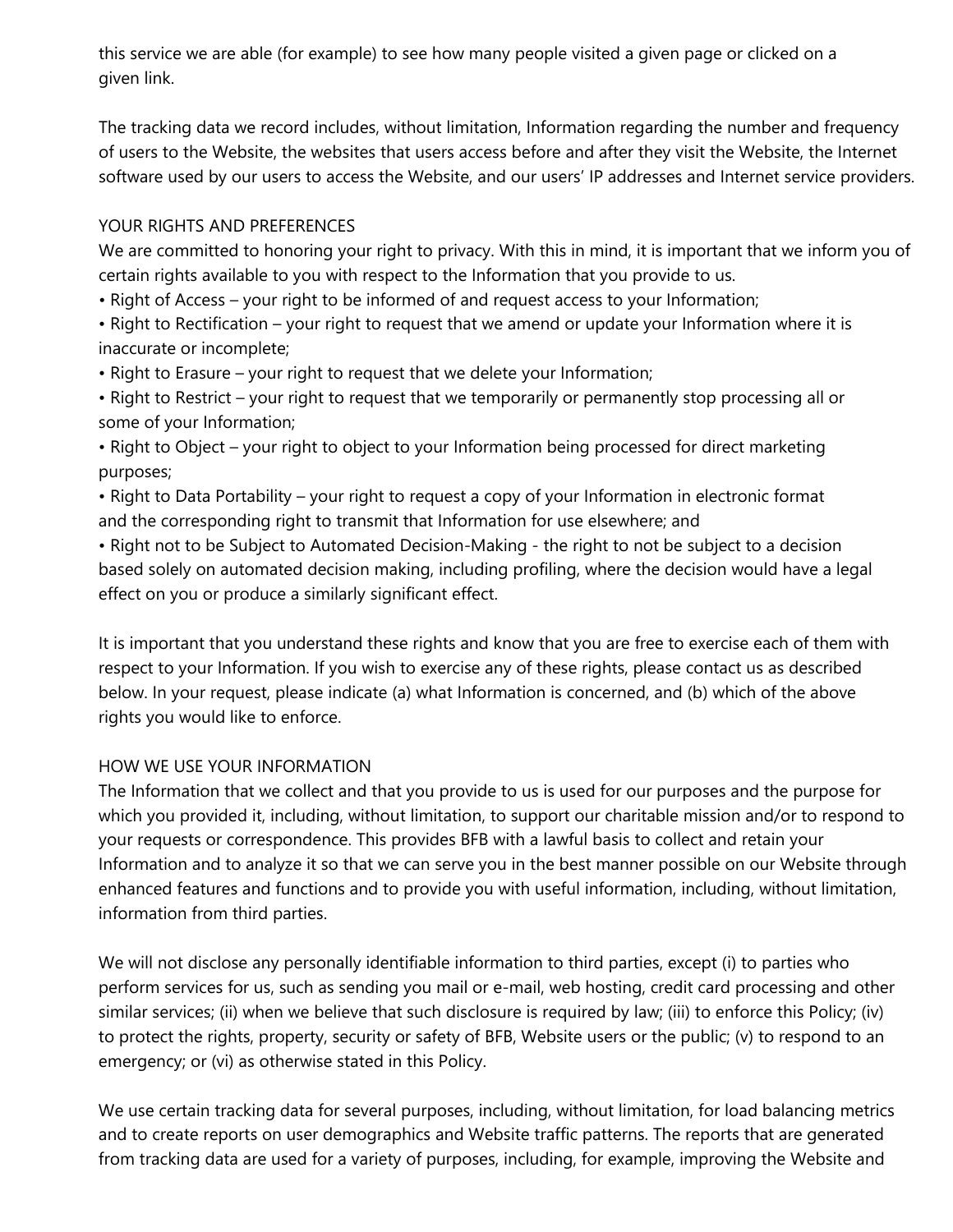our services.

# ANALYTICS AND LINKS TO THIRD-PARTY SITES

We will not sell your Information or provide it to third parties for our own financial gain. In fact, we only share your Information when such sharing genuinely furthers our charitable mission. Nevertheless, we may employ third party agents or third party service providers to operate the Website and/or to perform functions on our behalf, such as processing donations or store purchases, sending mail and e-mail, and analyzing data or other administrative tasks. These third parties have access to the Information needed to perform their functions. We attempt to limit such third parties to using the Information that is shared with them solely for the purpose of providing such services, however, we cannot be responsible for such third parties' use of Information not in compliance with this Policy.

Some of the third parties with whom we work include:

• Google Analytics – We use Google Analytics to gather information about how visitors engage with our Website, how many visit, and other general user visitor information. For further details, please see Google Analytics' privacy policy at www.google.com/policies/privacy/partners/.

• Social Media Widgets – Our Website includes social media features such as the Facebook "Like" button and Instagram "Follow" button. These features may collect your IP address, which page you are visiting on our site, and may set a cookie to enable the feature to function properly. These social media features are either hosted by a Third Party or hosted directly on our Website. Your interactions with these features are governed by the Privacy Policy of the social media company providing such services.

• Salesforce – We use Salesforce for data management, reporting and mass marketing. When you use the forms on our Website – such as to receive emails from us, contact us, or to donate, Salesforce collects that data. This can include basic contact information, preferences, giving history, and your interactions and communications with BFB. Other interactions with BFB outside of our Website may also contribute to information recorded in Salesforce, such as your attendance at BFB events, supporting BFB on third party giving platforms, and offline giving. For further details, please see Saleforce's privacy policy at https://www.salesforce.com/company/privacy/.

• Constant Contact– We use Constant Contact for email marketing. Constant Contact collects basic contact information submitted by subscribers. This data is also shared with BFB and stored in our secure Salesforce database to help us manage your relationship to BFB and to communicate with you. For further details, please see Constant Contact's privacy policy at https://www.constantcontact.com/legal/privacystatement

• Classy – We use Classy for fundraising and direct donations. Classy collects basic

contact information, and billing and credit card information submitted by donors. This data is also shared with BFB and stored in our secure Salesforce database to help us manage your relationship and gifts to BFB and to communicate with you. For further details, please see Classy's privacy policy at https://www. classy.org/terms/privacy.

• Other Donation Processing Vendors – We use various other third-parties to process donations to our charitable mission. Data collected by these vendors is sent to our secure Salesforce database to help us manage our relationship with our supporters. For further details, please contact us at the numbers and/or addresses below.

We cannot control or be held responsible for third parties' privacy practices and content. If you click on a link to a third-party website, any Information that you provide will not be covered by this Policy. Please read any applicable privacy policies of the third-party website to find out how they collect and process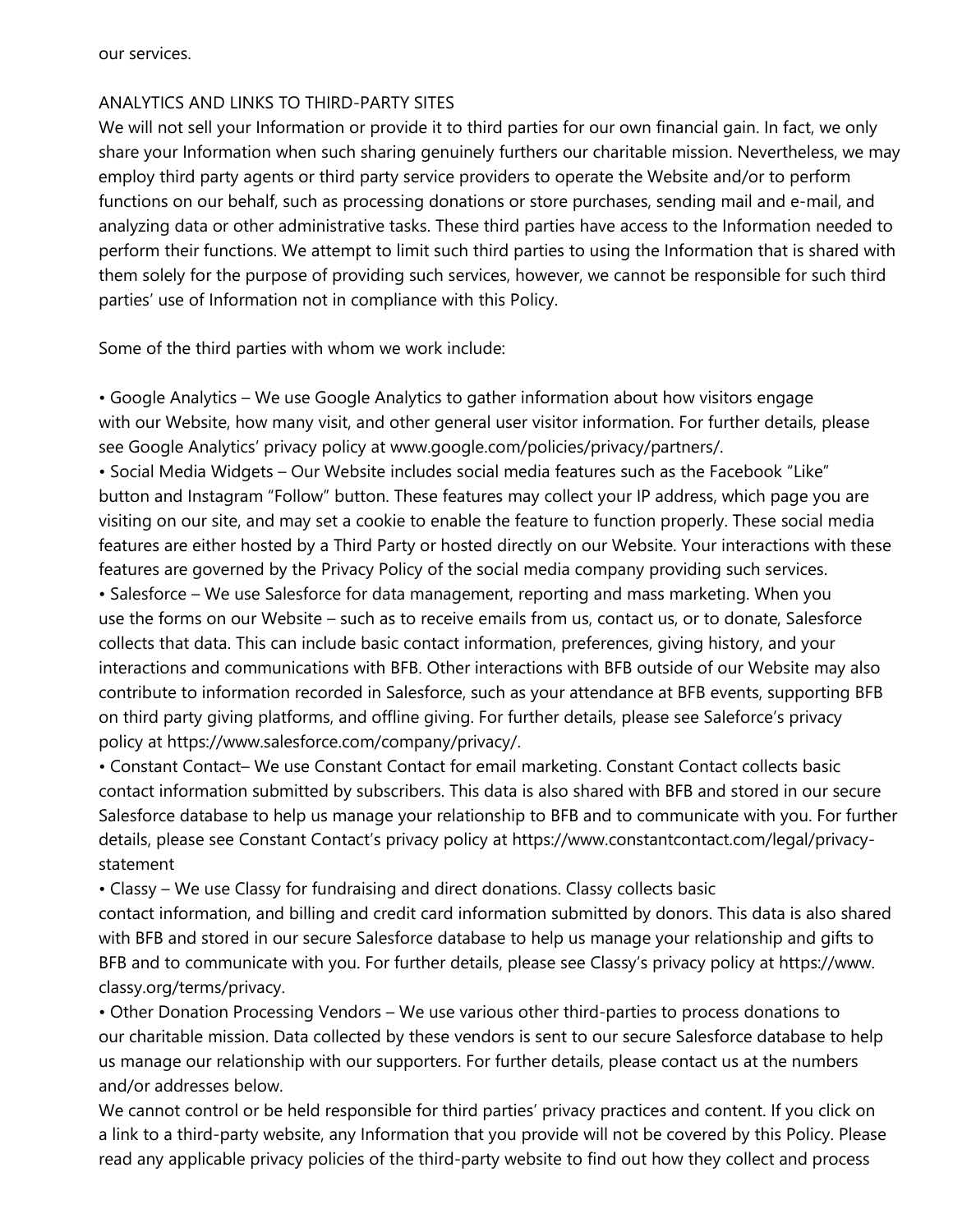your Information.

#### HOW YOUR INFORMATION IS PROTECTED

We take reasonable precautions to protect your Information from loss, misuse or alteration. Personally identifiable information is stored on our server and is not publicly accessible. Further, personally identifiable information is only accessed by our employees on a "need to know" basis. To prevent unauthorized access, maintain data accuracy, and ensure the correct use of information, we have put in place appropriate physical, electronic, and managerial procedures to safeguard and secure the information we collect online. Sensitive data is encrypted using SSL and other industry standard measures, to provide an additional level of security.

Please note that no system is fully secure. Therefore, we encourage you to take all appropriate security measures when providing us with Information – such as using and limiting access to your credit card and banking information and access to your computers, personal electronic devices and web browsers.

#### RETENTION AND DELETION OF YOUR INFORMATION

We keep your Information only as long as necessary to support our charitable mission. As set forth above, you have various rights with respect to the retention of your Information, including, but not limited to, the right to request that we delete your Information (by writing to us at the physical address or email address supplied below). We will honor your request, unless we are legally allowed or required to maintain your Information – such as to (a) process any outstanding or unresolved charitable donation, (b) meet our legal, tax, audit or accounting obligations, (c) comply with legal process or court order, and/or (d) protect the rights, property, security or safety of BFB, Website users or the public; (e) respond to an emergency and/or (f) confirm your identity.

#### OWNERSHIP OF CONTENT

The Website includes a combination of content that we, our users and other third parties create (collectively, the "Content"). Except as noted on the Website, all of the Content available through the Website, including, but not limited to, written content, interface design and layout, photographs, graphics, images, illustrations, marks, logos, sound or video clips, software code and animation, is trademarked or copyright protected. Except as noted on the Website, you may not use, store, display, modify, reproduce, publish, transmit, participate in the transfer or sale of, create derivative works of, distribute, publicly perform, publicly display, or in any way exploit any of the materials or Content on the Website (including, for the avoidance of doubt, Content provided by our users) in whole or in part. If you would like to request permission to use any of the Content on the Website, please contact us at info@bellinghamfoodbank.org.

Bellingham Food Bank is a registered trademark owned by BFB and may not be used or displayed without the prior written consent of BFB. Other trademarks, service marks and names and logos appearing on the Website are the property of BFB, its affiliates or their respective owners. No right, title or interest in any Content or in any trademark, service mark, name or logo appearing on the Website is transferred to you as a result of your use of the Website.

# POSTING AND TRANSMITTING CONTENT

You are solely responsible for all materials, whether publicly posted or privately transmitted, that you submit, upload, e-mail, transmit or otherwise make available on the Website ("Your Content"). You represent and warrant that Your Content does not violate any right of any third party, including, without limitation,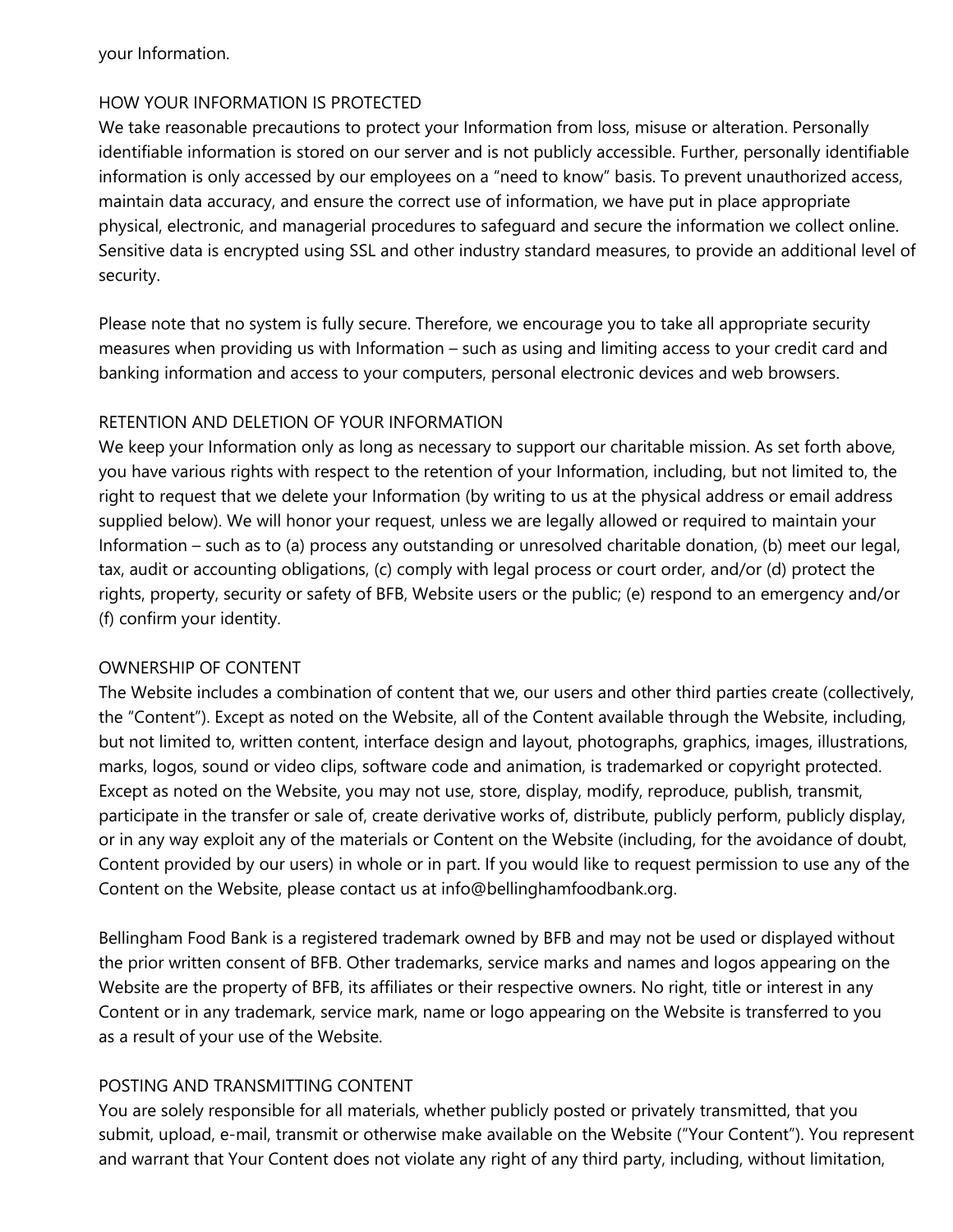copyright, trademark, privacy or other personal or proprietary rights of any person or entity. You further represent and warrant that Your Content will not contain libelous or otherwise unlawful, abusive or obscene material (as determined by BFB in its sole discretion), or contain any computer virus or other malicious code that could in any way affect the operation of the Website or any computer that connects to the Website. You may not use false or misleading contact information, pretend to be someone other than yourself, or otherwise mislead BFB or its service providers.

You should be aware that Your Content may be read, collected or used by other Website visitors. We are not responsible for the third party use of Your Content.

We have the right, but not the obligation, to remove any Content posted to the Website by users that may, in our sole discretion, violate this Policy or that is otherwise, in our sole opinion, objectionable.

# GRANT OF LICENSE

You represent and warrant that you are the author of Your Content, that you own all intellectual property rights in and to Your Content and that no third party is entitled to any compensation or other payment in connection the exploitation by BFB of Your Content. BFB and its service providers will treat such content posted, transmitted or submitted by you as non-confidential and non-proprietary information. Upon posting, submitting or transmitting Your Content on or through the Website, you grant BFB a worldwide, irrevocable, royalty-free, non-exclusive license, with the right to sublicense, use, reproduce, create derivative works of, distribute, publicly perform, publicly display, transfer, transmit, distribute, and publish Your Content and subsequent versions of Your Content for any and all purposes. Please do not send us or post any creative ideas or any other plans or proposals that you would like to keep confidential and proprietary. You agree that any information that you provide us will be covered by the license granted herein.

# DISCLAIMERS

We disclaim any responsibility for the deletion, the failure to store, the misdelivery, or the untimely delivery of any information or material submitted to or transmitted through the Website.

WE MAKE NO WARRANTIES OF ANY KIND, EITHER EXPRESS OR IMPLIED, INCLUDING, WITHOUT LIMITATION, WARRANTIES OF TITLE OR IMPLIED WARRANTIES OF MERCHANTABILITY OR FITNESS FOR A PARTICULAR PURPOSE, WITH RESPECT TO THE WEBSITE, ANY CONTENT, OR ANY OF THE SERVICES, TOOLS OR PRODUCTS AVAILABLE ON THE WEBSITE. YOU EXPRESSLY AGREE THAT YOU WILL ASSUME THE ENTIRE RISK AS TO THE QUALITY AND THE PERFORMANCE OF THE WEBSITE AND THE ACCURACY OR COMPLETENESS OF ITS CONTENT.

# LIMITATION OF LIABILITY

BFB and its officers, directors, employees, agents, service providers, and licensors (collectively, the "BFB Parties") shall not be liable for any direct, indirect, incidental, special or consequential damages, resulting from the use or the inability to use the Website and services or resulting from any information or services obtained or messages received or transactions entered into through the Website or resulting from unauthorized access to or alteration of your transmissions of data, including but not limited to, damages for loss of profits, use, data or other intangibles, even if we have been advised of the possibility of such damages. Because some jurisdictions do not allow the exclusion or limitation of liability for consequential or incidental damages, in such states liability is limited to the fullest extent permitted by law.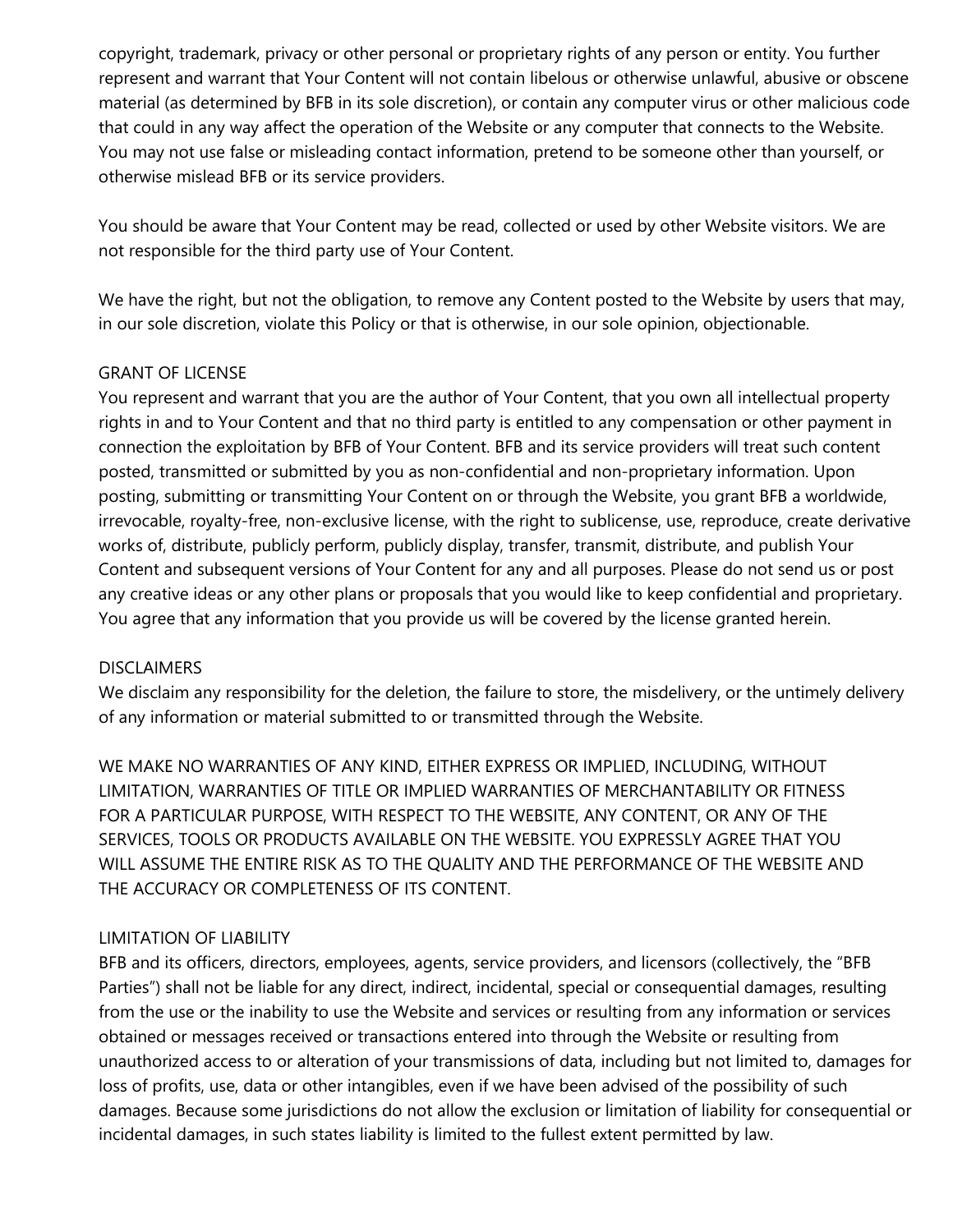If you are dissatisfied with any portion of this Website, or with this Policy, your sole and exclusive remedy is to discontinue using this Website.

### COMPLIANCE WITH LAWS

We reserve the right to disclose any Information to comply with any law, regulation, decree, judgment, order, subpoena or any other governmental order ("Order") without any obligation to contest or verify the accuracy of such Order.

#### WAIVER OF JURY TRIAL

THE PARTIES HEREBY IRREVOCABLY WAIVE ANY AND ALL RIGHT TO TRIAL BY JURY IN ANY LEGAL PROCEEDING ARISING OUT OF OR RELATING TO THIS AGREEMENT OR THE TRANSACTIONS CONTEMPLATED HEREBY.

#### INJUNCTIVE RELIEF

You acknowledge that any use of the Website except as expressly permitted by this Policy will cause irreparable injury for which monetary damages would not be sufficient, and you consent to entry of immediate and permanent injunctive relief with respect to such unauthorized use.

#### INDEMNIFICATION

By utilizing the Website and/or submitting Your Content, you agree to indemnify, defend and hold the BFB Parties harmless from and against any and all liability, losses, costs, and expenses (including attorneys' fees) incurred by any BFB Party in connection with any claim, including, but not limited to, claims for defamation, violation of rights of publicity and/or privacy, copyright infringement, or trademark infringement arising out of your use of the Website; any use or alleged use of your accounts or your passwords by any person, whether or not authorized by you; Your Content; your connection to the Website; your violation of this Policy; or your violation of the rights of any other person or entity.

We reserve the right, at our own expense, to assume the exclusive defense and control of any matter for which you are required to indemnify us, and you agree to cooperate with our defense of these claims.

#### TERMINATION

BFB may suspend or terminate any user's access to all or part of the Website without notice or recourse, for any conduct that BFB, in its sole discretion, believes is in violation of any applicable law or of this Policy or is harmful to the interests of another user, a service provider, BFB or its affiliates.

#### GOVERNING LAW

By visiting or using the Website and/or by submitting Your Content, you agree that the laws of the State of Washington, without regard to principles of conflicts of law, will govern this Policy and any dispute of any sort that might arise between you and BFB. You agree that any action at law or in equity that arises out of or relates to any use of the Website will be filed only in the state or federal courts located in the State of Washington and you hereby consent and submit to the personal jurisdiction of such courts for the purposes of litigating any such action.

#### SITE DIRECTED AT UNITED STATES VISITORS

The Website is targeted at and intended for users residing in the United States. Given the global nature of the Internet and BFB's services, the Website may be accessed by users residing outside of the United States.